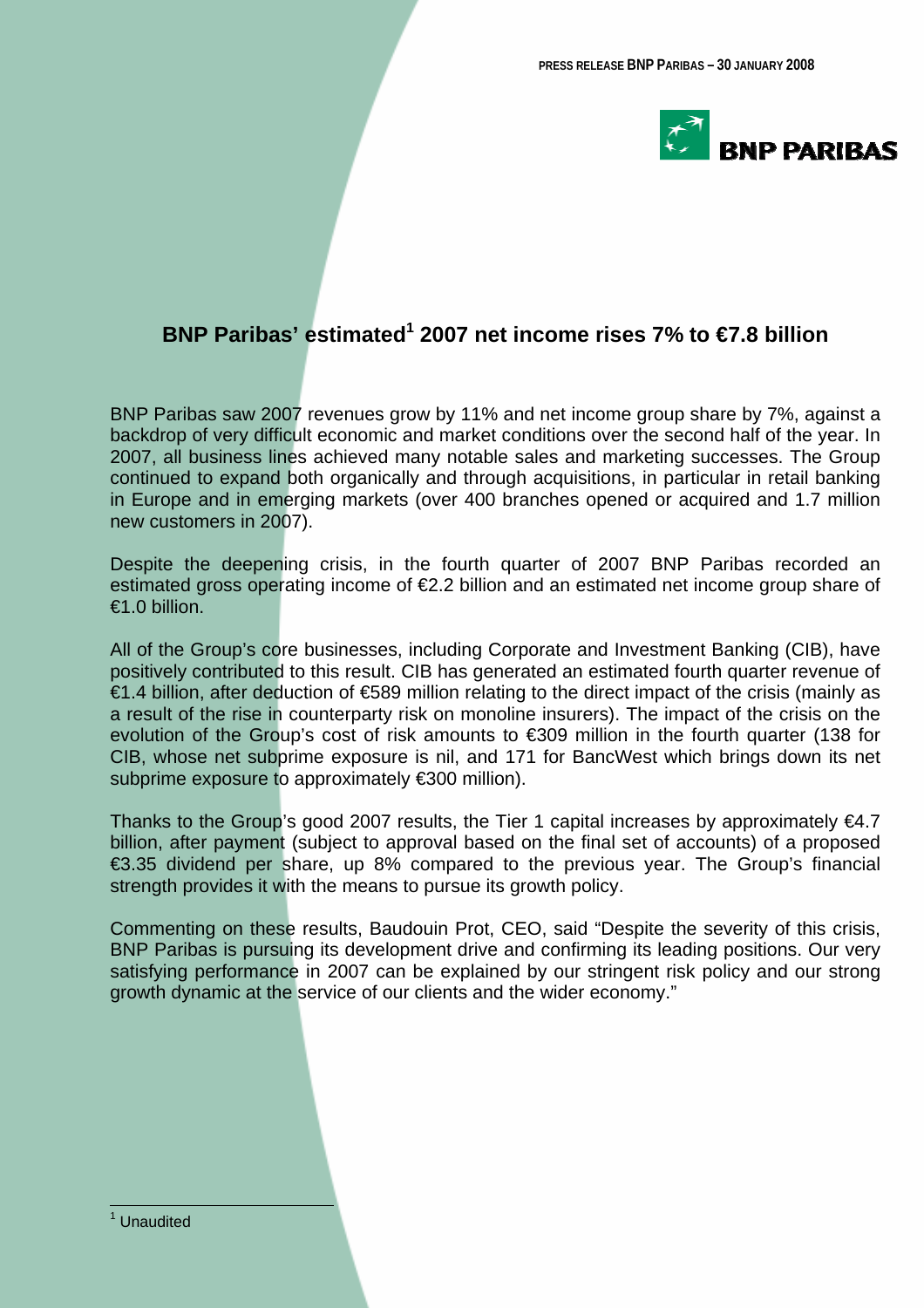# **Context**

• BNP Paribas' 2007 accounts closing process is proceeding in a satisfactory manner. Neither any loss nor any other matter has been revealed, whose importance would justify a market warning.

• Given the exceptional level of concerns presently disrupting the markets, BNP Paribas decided to present the group's estimated results (unaudited) for 2007 to its Board of Directors yesterday and to the market today.

• The Board of Directors will close the yearly accounts on 19th February and the detailed presentation will take place as scheduled on the 20th February.

# **Estimated Key Figures for 2007**

|                          | 2007                                        | 2006               | 2007/2006 |
|--------------------------|---------------------------------------------|--------------------|-----------|
| <b>Revenues</b>          | €31.0bn                                     | €27.9bn            | $+11%$    |
| • Operating expenses     | $-\epsilon$ 18.8bn                          | $-\epsilon$ 17.1bn | $+10%$    |
| • Cost of risk           | $-\epsilon$ 1.7bn                           | $-60.8$ bn         | $+120%$   |
|                          |                                             |                    |           |
| • Net income group share | €7.8bn                                      | $\epsilon$ 7.3bn   | $+7%$     |
| • Proposed dividend*     | $\textcolor{red}{\textbf{\textsterling}}35$ | €3.10              | $+8%$     |

*\* Subject to approval based on the final set of accounts*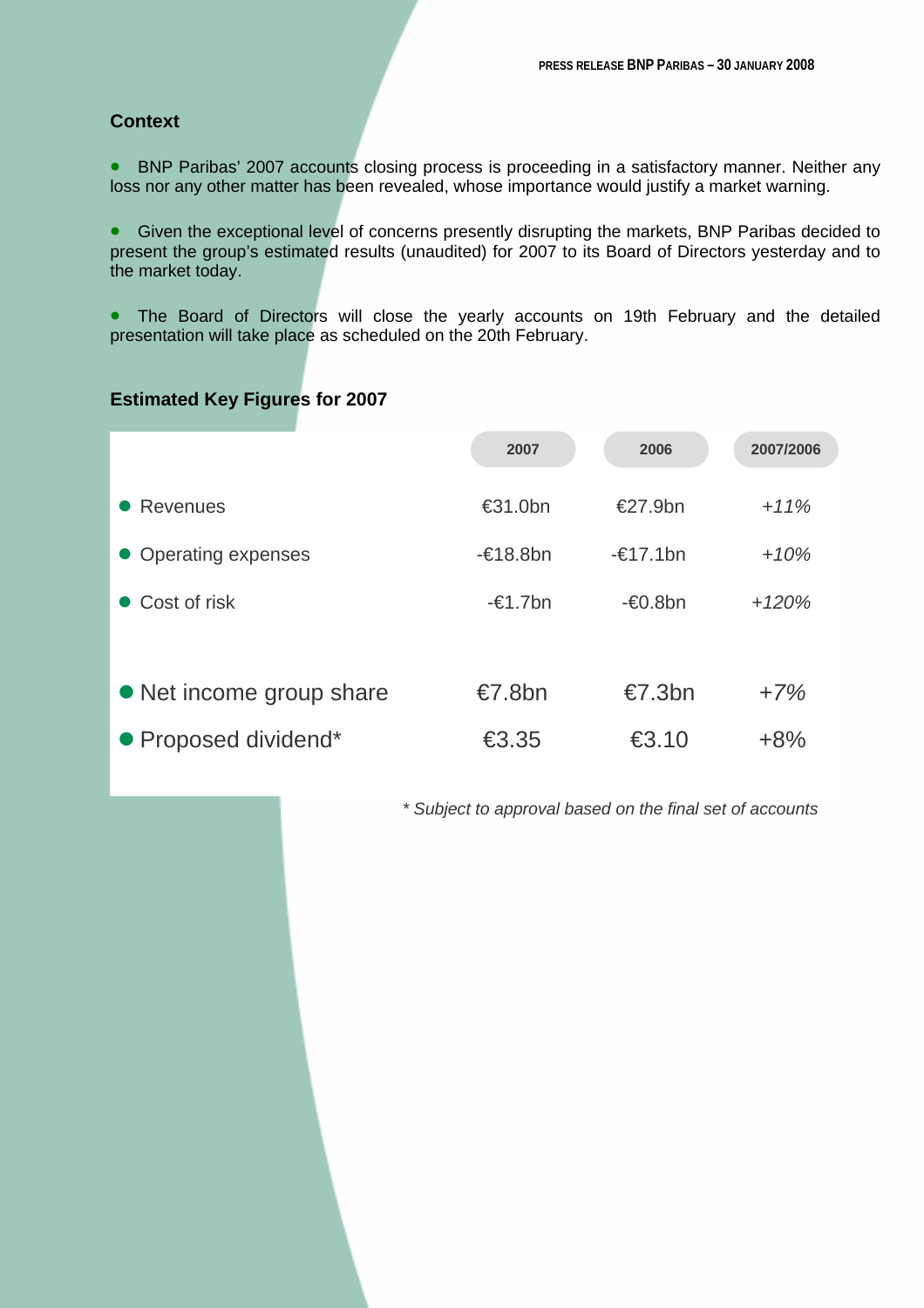

# **Revenue Growth in all Core Businesses for the year**

*\*Including 100% of French Private Banking and excluding PEL/CEL effects (+4.1 % at constant scope) \*\*2006 full year pro-forma; Including 100% of Italian Private Banking*

# **2007 Business Trends**

- FRB: a record year for gaining market share with +230,000 customers in the year
- BNL bc: sales and marketing turnaround started, already back to net positive customer wins in 2007
- IRFS: 1.5 million additional customers in emerging retail; accelerated pace of Cetelem's international growth with the ongoing acquisitions of BGN in Brazil and Jet Finance in Bulgaria
- AMS: positive net asset inflows in 4Q07; BNP Paribas Private Bank ranked #1 in France and #2 in the Euro Zone\*
- CIB: very strong growth in client contributions, notably in capital markets; high level of business in asset and commodities finance; increased presence in Asia and in emerging markets

*\*Source Euromoney 2008*



*Share of the businesses as a % of the total core business estimated revenues for 2007*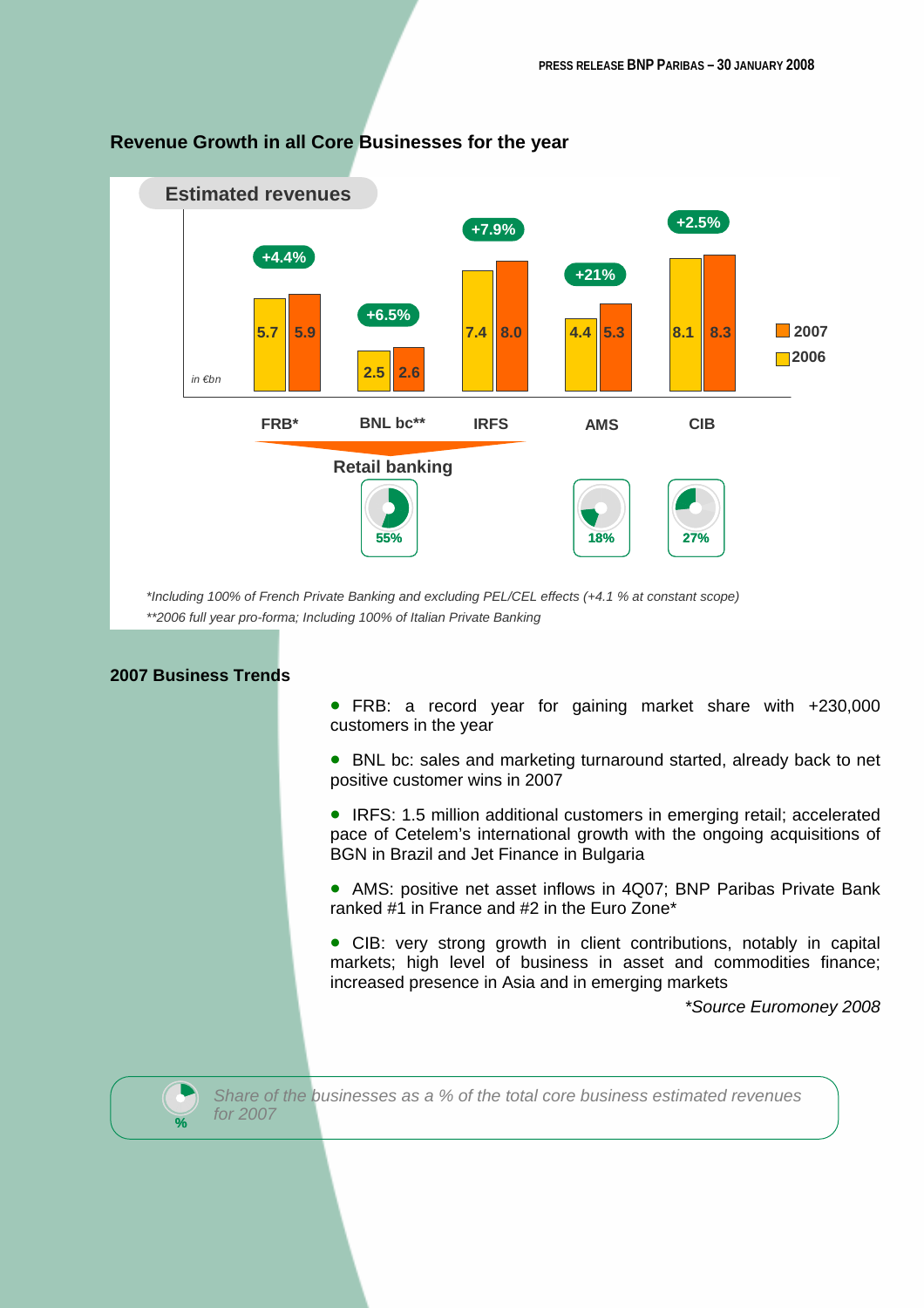# **Growth in AMS's Net Asset Inflows**



# **Estimated Results – 4Q07**

|                          | 4Q07              | 4Q06              | 4Q07/4Q06 |
|--------------------------|-------------------|-------------------|-----------|
| • Revenues               | €6.9bn            | $\epsilon$ 7.1bn  | $-2%$     |
| • Operating expenses     | $-\epsilon$ 4.7bn | $-\epsilon$ 4.7bn | $+1\%$    |
| • Gross operating income | €2.2bn            | €2.4bn            | $-7%$     |
| • Cost of risk           | $-60.7$ bn        | $-60.3$ bn        | $+164%$   |
| • Operating income       | €1.5bn            | €2.1bn            | $-30\%$   |
| • Net income group share | €1.0bn            | €1.7bn            | $-42%$    |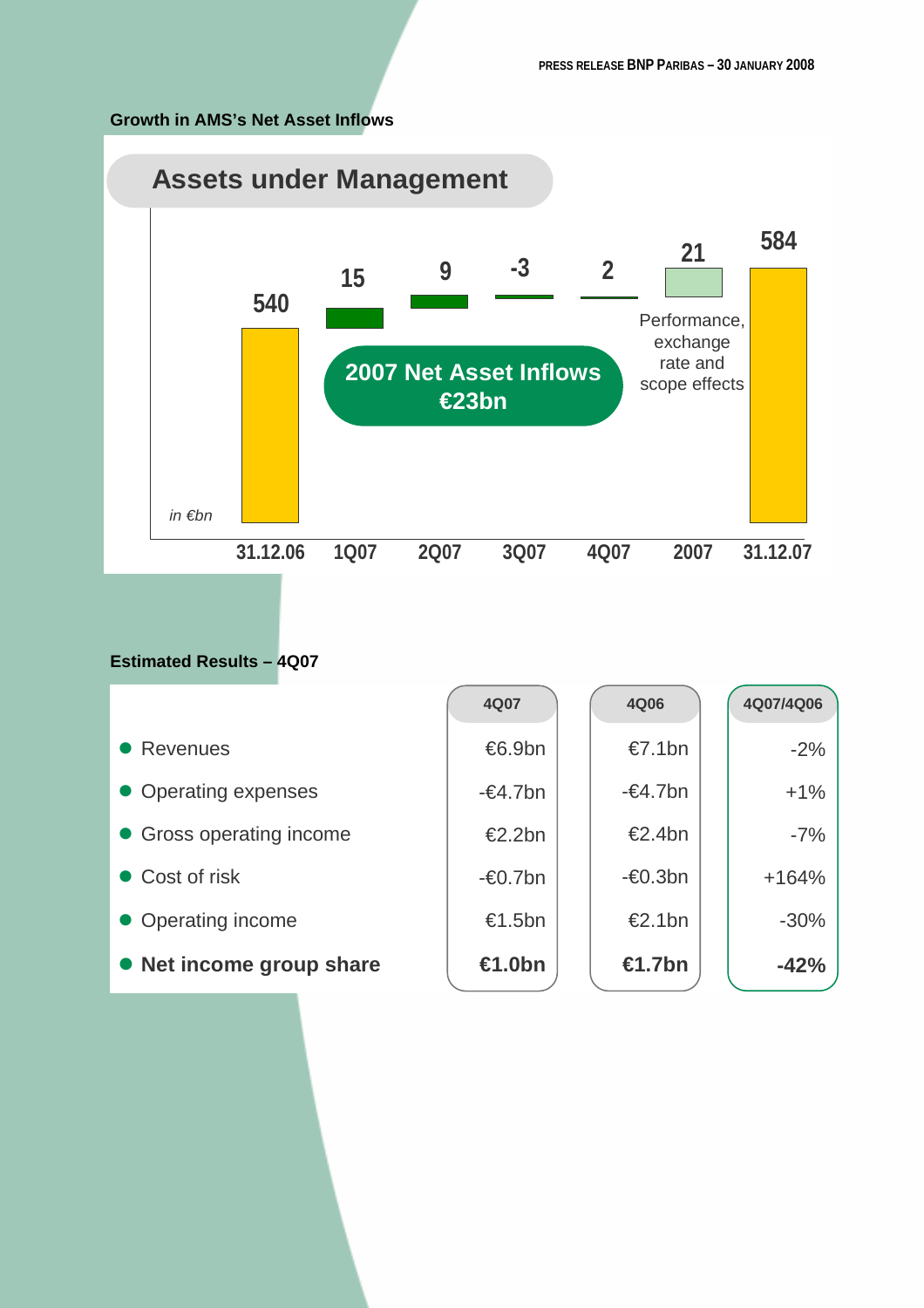## **4Q07 - Direct Impact of the Crisis on CIB Revenues**



## **Exposure to US Subprime**

- BNP Paribas' subprime exposure is located in CIB and BancWest *in €bn as at 31/12/07* **Net exposure** *RMBS 0.1*
- CIB :

| <b>Total CIB</b>                       | 0.0          |
|----------------------------------------|--------------|
| CDOs (cash & synthetic)                | $-0.1$       |
| <b>RMBS</b>                            | 0.1          |
| in $\not\varepsilon$ bn as at 31/12/07 | Net exposure |

#### • BancWest :

• 1% of the individual customer loan portfolio

- 1% of the investment portfolio
- No subprime asset wrapped by monoline insurers

| in $\not\varepsilon$ bn as at 31/12/07 | Net exposure |
|----------------------------------------|--------------|
| First Mortgages and Home Equity Loans  | 0.1          |
| Consumer Loans                         | 0.1          |
| Investment portfolio <sup>(1)</sup>    | 0.1          |
| <b>Total BancWest</b>                  | 0.3          |
|                                        |              |

*(1) Exposure net of impairment charges*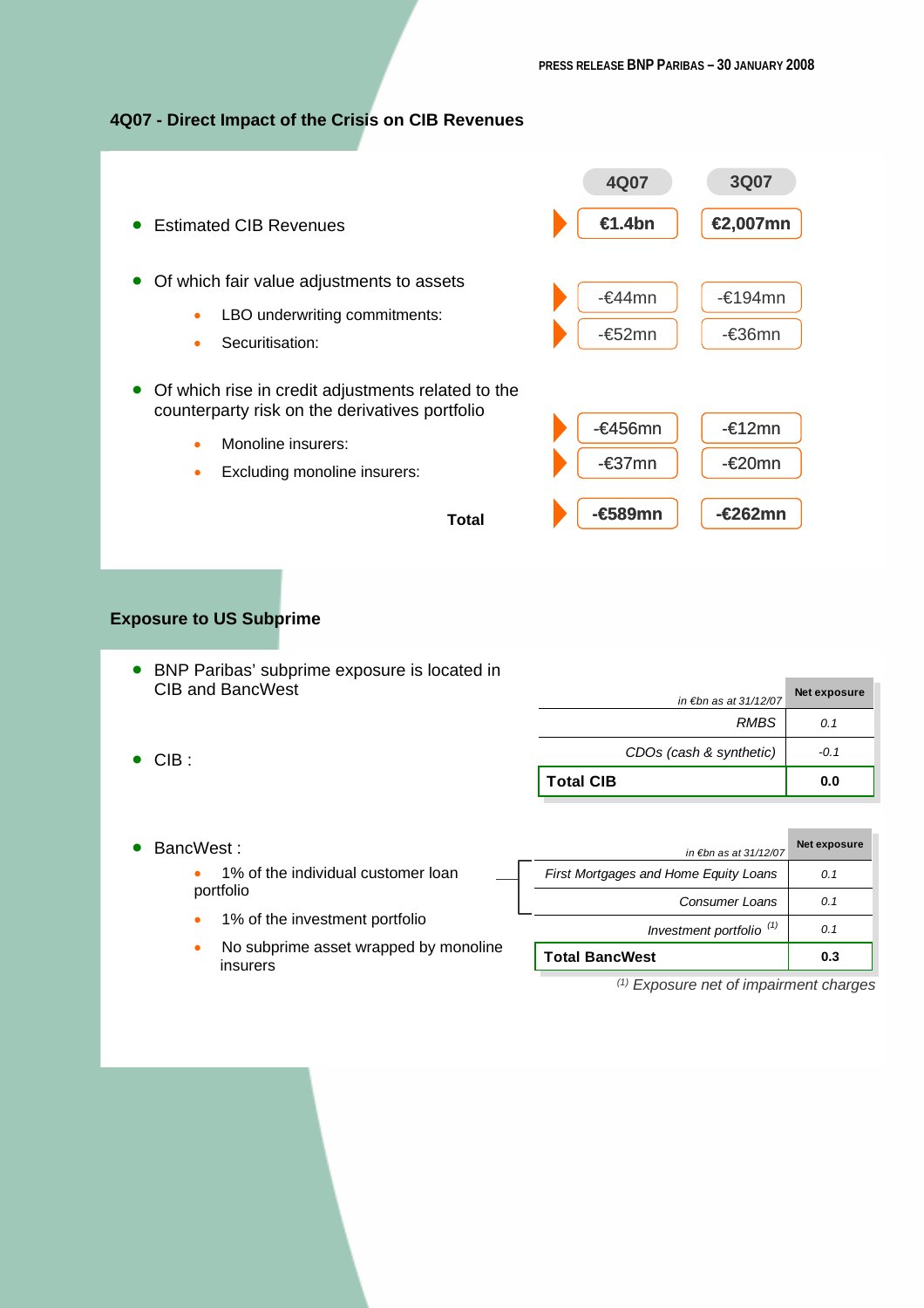## **CIB: Monoline Insurer Subprime-related Exposure**

• Credit derivatives transactions with monoline insurers create counterparty risk exposure

- Exposure as at 31.12.07 (present value calculated on the basis of market indexes): €1.3bn (1)
- Protection bought to reduce risk: €0.2bn
- Net exposure as at 31.12.07: €1.1bn

• Credit adjustments reduce CIB revenues to cover this counterparty risk: €0.4bn in 4Q07

- Consistent with the maximum widening of spreads observed on the monoline insurers in January 2008
- No exposure to ACA as at 31.12.07
	- *(1) Corresponds to a notional amount of €3.0bn*

### **CIB: LBOs, Conduits and SIVs**

- LBOs underwriting commitments
	- 40% sold during 4Q07
	- Some new deals underwritten during the quarter



- 6 sponsored conduits
	- Used for securitisation of client assets
	- Good quality assets
- No sponsored SIVs

| Outstandings<br>in €bn as at 31/12/07 |
|---------------------------------------|
| 11.0                                  |
| 4.2                                   |
| 0.2                                   |
| 0.0                                   |
|                                       |

**The Common**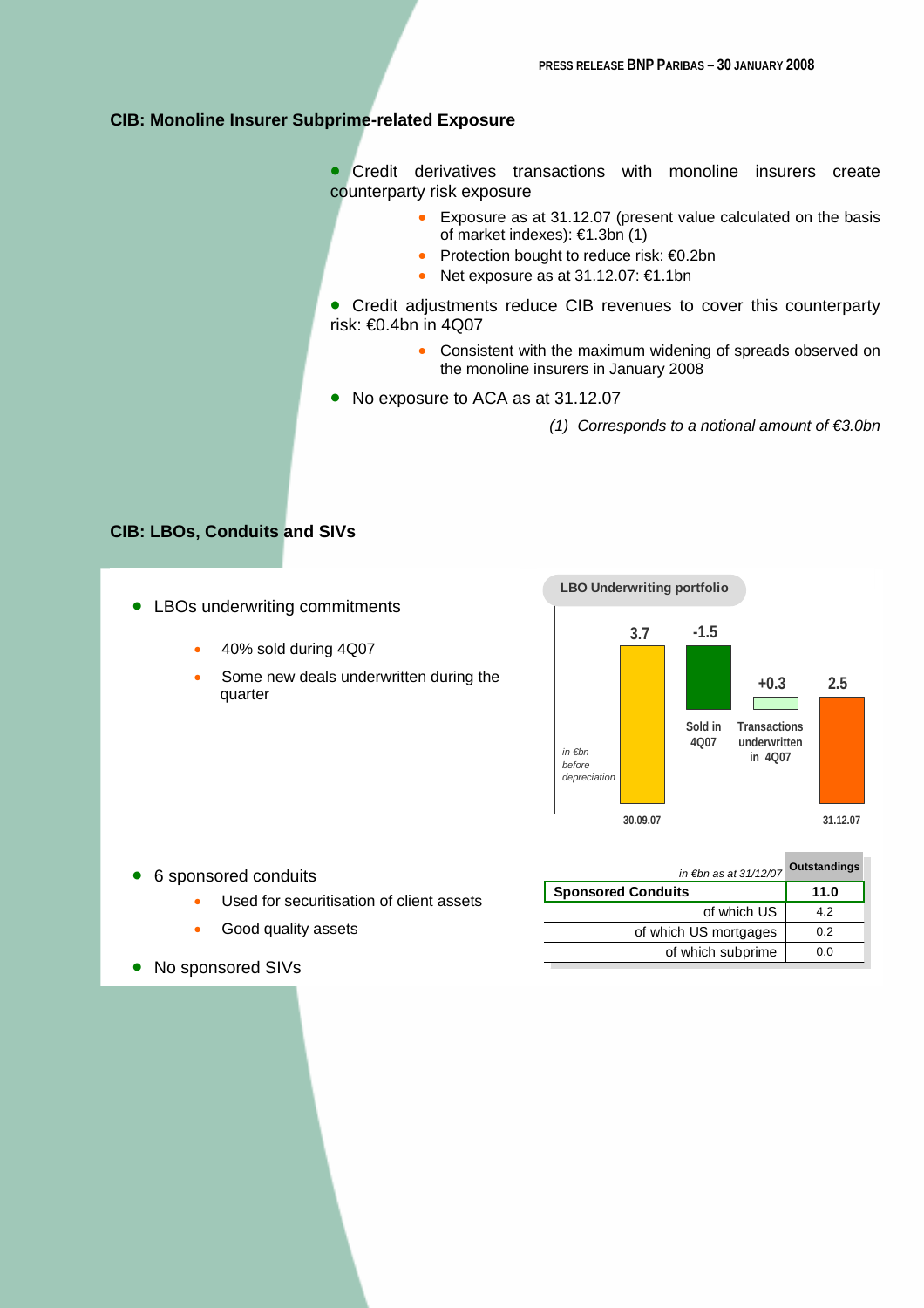## **4Q07 - Impact of the Crisis on the Cost of Risk**



## **Group Financial Situation in 2007**